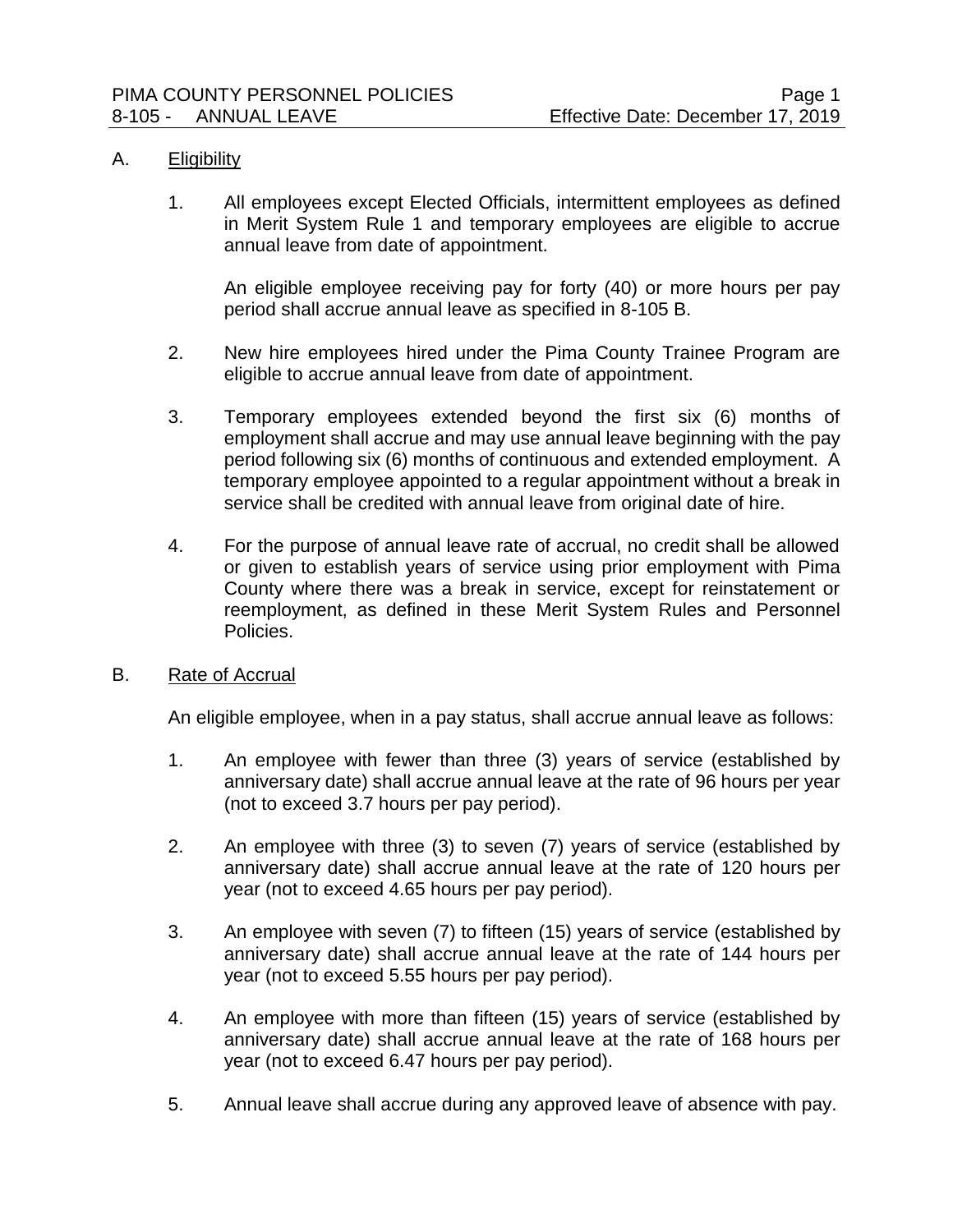6. Annual leave shall not accrue during any leave of absence without pay or suspension without pay, i.e., employees must be in a pay status to accrue annual leave.

## C. Annual Accumulation

1. An eligible employee may carry over, from one (1) consecutive twelve (12) month period (established by anniversary date) to the next, a maximum of two hundred forty (240) hours of annual leave.

In exceptional circumstances, an Appointing Authority may request County Administrator approval for an employee to retain annual leave in excess of two hundred forty (240) hours with the expectation that the employee will reduce his/her annual leave balance to 240 hours within the following anniversary year. If the employee has annual leave in excess of two hundred forty (240) hours upon his/her subsequent anniversary date, annual leave hours in excess of two hundred forty (240) will automatically be transferred to sick leave pursuant to 8-105 H.

2. The sick leave hours converted to annual leave for payout purposes as specified in 8-106 H, I and J shall not be included in the calculation of the two hundred forty (240) hours payoff limit specified in Personnel Policy 8- 123.

# D. Use of Annual Leave

- 1. An eligible employee in the classified service may use annual leave after completion of six months of initial probation. Accrued annual leave may be used prior to completion of six months of initial probation for a job-related illness or job-related injury. New hire trainees who have completed six (6) months of the Pima County Trainee Program may use annual leave in the same manner as those in the classified service. Unclassified employees or employees not subject to initial probation may use annual leave upon accrual.
- 2. Annual leave accruals earned at the end of the current pay period are not available for use until the following pay period.

Employees receiving workers' compensation benefits who have exhausted all accrued leave balances may utilize annual leave accruals during the pay period earned.

3. Annual leave shall not be charged against an employee's accrued balance for an authorized holiday which occurs while an employee is using annual leave.